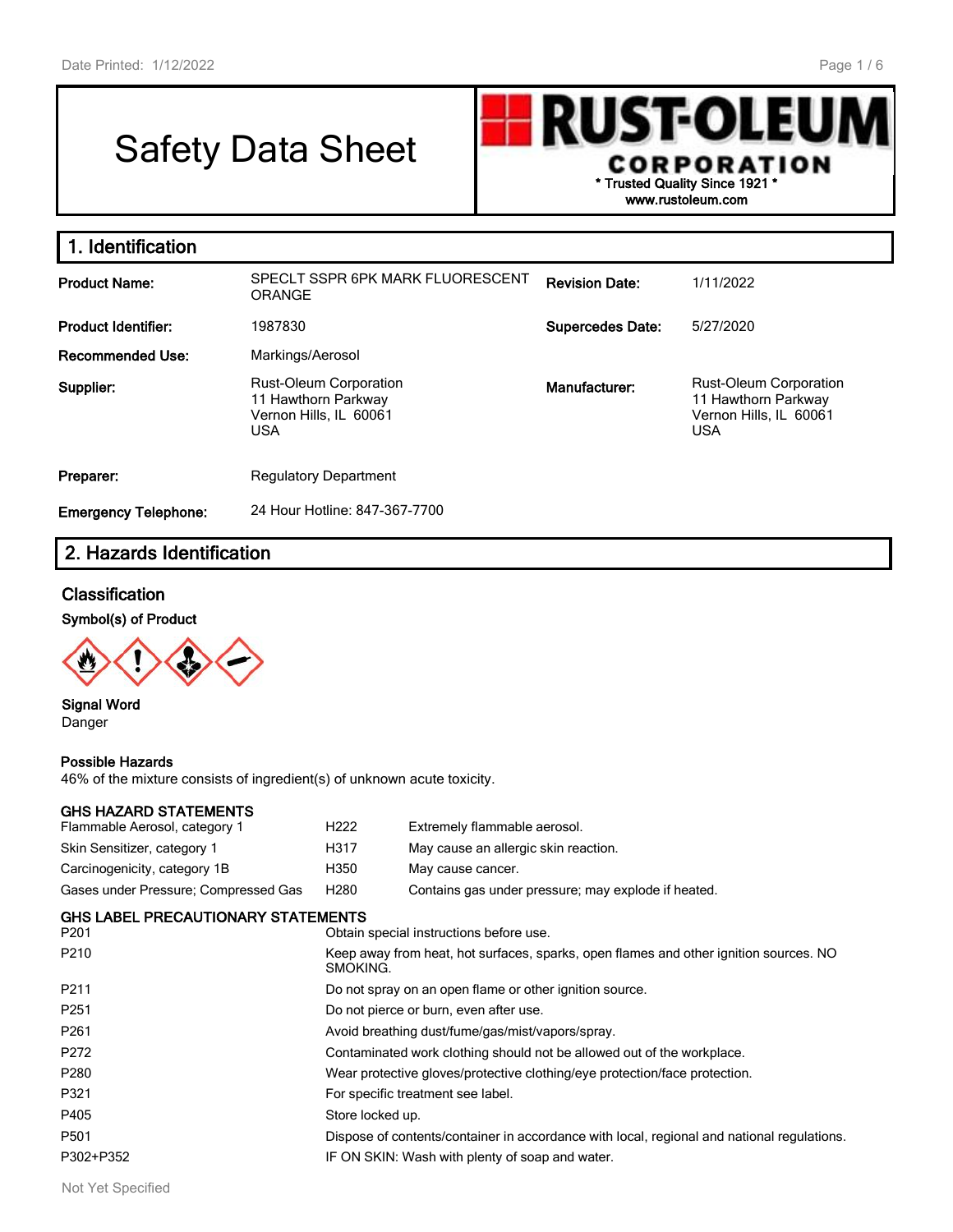| IF exposed or concerned: Get medical advice/attention.                       |
|------------------------------------------------------------------------------|
| If skin irritation or rash occurs: Get medical advice/attention.             |
| Protect from sunlight. Store in a well-ventilated place.                     |
| Protect from sunlight. Do not expose to temperatures exceeding 50°C (122°F). |
|                                                                              |

#### **GHS SDS PRECAUTIONARY STATEMENTS**

P363 Wash contaminated clothing before reuse.

# **3. Composition / Information on Ingredients**

| <u>HAZARDOUS SUBSTANCES</u>            |                |                             |                             |                                              |
|----------------------------------------|----------------|-----------------------------|-----------------------------|----------------------------------------------|
| <b>Chemical Name</b>                   | CAS-No.        | <b>Wt.%</b><br><b>Range</b> | <b>GHS Symbols</b>          | <b>GHS Statements</b>                        |
| Naphtha, Petroleum, Hydrotreated Light | 64742-49-0     | $10 - 25$                   | GHS08                       | H304                                         |
| Propane                                | 74-98-6        | $10 - 25$                   | GHS04                       | H <sub>280</sub>                             |
| Hydrous Magnesium Silicate             | 14807-96-6     | $2.5 - 10$                  | Not Available               | Not Available                                |
| n-Butane                               | 106-97-8       | $2.5 - 10$                  | GHS04                       | H <sub>280</sub>                             |
| Acetone                                | 67-64-1        | $2.5 - 10$                  | GHS02-GHS07                 | H225-319-332-336                             |
| n-Butyl Acetate                        | 123-86-4       | $2.5 - 10$                  | GHS02-GHS07                 | H226-336                                     |
| <b>Hydrotreated Light Distillate</b>   | 64742-47-8     | $2.5 - 10$                  | GHS08                       | H304                                         |
| Xylenes (o-, m-, p- Isomers)           | 1330-20-7      | $1.0 - 2.5$                 | GHS02-GHS07                 | H226-315-319-332                             |
| Octane                                 | 111-65-9       | $1.0 - 2.5$                 | GHS02-GHS07-<br>GHS08       | H225-304-315-336                             |
| n-Heptane                              | 142-82-5       | $1.0 - 2.5$                 | GHS02-GHS07-<br>GHS08       | H225-304-315-336                             |
| <b>Stoddard Solvent</b>                | 8052-41-3      | $0.1 - 1.0$                 | GHS06-GHS08                 | H304-331-372                                 |
| Ethylbenzene                           | $100 - 41 - 4$ | $0.1 - 1.0$                 | GHS02-GHS07-<br>GHS08       | H225-304-332-351-373                         |
| Pigment Orange 13                      | 3520-72-7      | $0.1 - 1.0$                 | Not Available               | Not Available                                |
| Methyl Ethyl Ketoxime                  | $96-29-7$      | $0.1 - 1.0$                 | GHS05-GHS06-<br>GHS07-GHS08 | H302-312-315-317-318-331-336<br>-350-370-373 |

# **4. First-Aid Measures**

**FIRST AID - EYE CONTACT:** Immediately flush eyes with plenty of water for at least 15 minutes holding eyelids open. Get medical attention. Do NOT allow rubbing of eyes or keeping eyes closed.

**FIRST AID - SKIN CONTACT:** Wash skin with soap and water. Remove contaminated clothing. Get medical attention if irritation develops or persists.

**FIRST AID - INHALATION:** Remove to fresh air. If not breathing, give artificial respiration. If breathing is difficult, give oxygen. Get immediate medical attention. Do NOT use mouth-to-mouth resuscitation. If you experience difficulty in breathing, leave the area to obtain fresh air. If continued difficulty is experienced, get medical assistance immediately.

**FIRST AID - INGESTION:** Aspiration hazard: Do not induce vomiting or give anything by mouth because this material can enter the lungs and cause severe lung damage. Get immediate medical attention. If swallowed, get medical attention.

# **5. Fire-Fighting Measures**

**EXTINGUISHING MEDIA:** Alcohol Film Forming Foam, Carbon Dioxide, Dry Chemical, Water Fog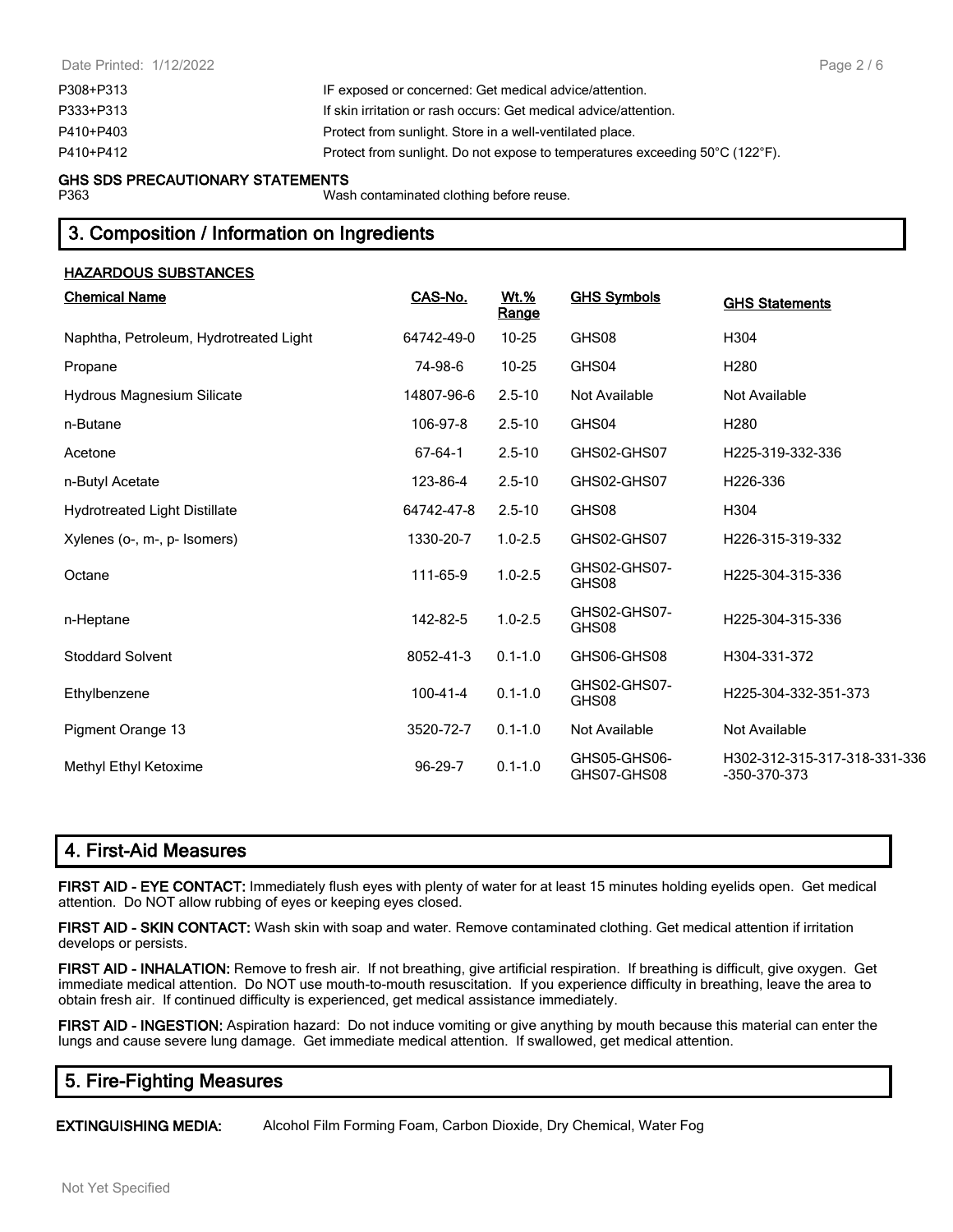**UNUSUAL FIRE AND EXPLOSION HAZARDS:** Water spray may be ineffective. Closed containers may explode when exposed to extreme heat due to buildup of steam. Closed containers may explode when exposed to extreme heat. Vapors may form explosive mixtures with air. Vapors can travel to a source of ignition and flash back. Isolate from heat, electrical equipment, sparks and open flame. Perforation of the pressurized container may cause bursting of the can. FLASH POINT IS LESS THAN -7°C (20°F). EXTREMELY FLAMMABLE LIQUID AND VAPOR!

**SPECIAL FIREFIGHTING PROCEDURES:** Water may be used to cool closed containers to prevent pressure buildup and possible autoignition or explosion. Full protective equipment including self-contained breathing apparatus should be used. Evacuate area and fight fire from a safe distance. Use water spray to keep fire-exposed containers cool. Containers may explode when heated.

**Special Fire and Explosion Hazard (Combustible Dust):** No Information

# **6. Accidental Release Measures**

**STEPS TO BE TAKEN IF MATERIAL IS RELEASED OR SPILLED:** Contain spilled liquid with sand or earth. DO NOT use combustible materials such as sawdust. Isolate the hazard area and deny entry to unnecessary and unprotected personnel. Remove all sources of ignition, ventilate area and remove with inert absorbent and non-sparking tools. Dispose of according to local, state (provincial) and federal regulations. Do not incinerate closed containers. Ventilate area, isolate spilled material, and remove with inert absorbent. Dispose of contaminated absorbent, container, and unused contents in accordance with local, state, and federal regulations.

# **7. Handling and Storage**

**HANDLING:** Wash thoroughly after handling. Wash hands before eating. Remove contaminated clothing and launder before reuse. Use only in a well-ventilated area. Use only with adequate ventilation. Follow all SDS and label precautions even after container is emptied because it may retain product residues. Avoid breathing fumes, vapors, or mist. Avoid contact with eyes, skin and clothing. **STORAGE:** Keep containers tightly closed. Isolate from heat, electrical equipment, sparks and open flame. Contents under pressure. Do not store above 120°F (49°C). Store large quantities in buildings designed and protected for storage of flammable aerosols. Keep away from heat, sparks, flame and sources of ignition. Contents under pressure. Do not expose to heat or store above 120°F (49°C). Avoid excess heat. Product should be stored in tightly sealed containers and protected from heat, moisture, and foreign materials.

**Advice on Safe Handling of Combustible Dust:** No Information

| <b>Chemical Name</b>                             | CAS-No.        | Weight %<br>Less Than | <b>ACGIH TLV-</b><br><b>TWA</b> | <b>ACGIH TLV-</b><br><b>STEL</b> | <b>OSHA PEL-</b><br><b>TWA</b> | <b>OSHA PEL-</b><br><b>CEILING</b> |
|--------------------------------------------------|----------------|-----------------------|---------------------------------|----------------------------------|--------------------------------|------------------------------------|
| Naphtha, Petroleum,<br><b>Hydrotreated Light</b> | 64742-49-0     | 20.0                  | N.E.                            | N.E.                             | N.E.                           | N.E.                               |
| Propane                                          | 74-98-6        | 20.0                  | N.E.                            | N.E.                             | $1000$ ppm                     | N.E.                               |
| <b>Hydrous Magnesium Silicate</b>                | 14807-96-6     | 10.0                  | $2$ mg/m $3$                    | N.E.                             | N.E.                           | N.E.                               |
| n-Butane                                         | 106-97-8       | 10.0                  | N.E.                            | 1000 ppm                         | N.E.                           | N.E.                               |
| Acetone                                          | 67-64-1        | 10.0                  | 250 ppm                         | 500 ppm                          | 1000 ppm                       | N.E.                               |
| n-Butyl Acetate                                  | 123-86-4       | 5.0                   | 50 ppm                          | $150$ ppm                        | $150$ ppm                      | N.E.                               |
| <b>Hydrotreated Light Distillate</b>             | 64742-47-8     | 5.0                   | N.E.                            | <b>N.E.</b>                      | N.E.                           | N.E.                               |
| Xylenes (o-, m-, p- Isomers)                     | 1330-20-7      | 5.0                   | $100$ ppm                       | $150$ ppm                        | $100$ ppm                      | N.E.                               |
| Octane                                           | 111-65-9       | 5.0                   | 300 ppm                         | N.E.                             | 500 ppm                        | N.E.                               |
| n-Heptane                                        | 142-82-5       | 5.0                   | $400$ ppm                       | 500 ppm                          | 500 ppm                        | N.E.                               |
| <b>Stoddard Solvent</b>                          | 8052-41-3      | 1.0                   | $100$ ppm                       | N.E.                             | 500 ppm                        | N.E.                               |
| Ethylbenzene                                     | $100 - 41 - 4$ | 1.0                   | 20 ppm                          | N.E.                             | $100$ ppm                      | N.E.                               |
| <b>Pigment Orange 13</b>                         | 3520-72-7      | 1.0                   | <b>N.E.</b>                     | N.E.                             | N.E.                           | N.E.                               |
| Methyl Ethyl Ketoxime                            | 96-29-7        | 1.0                   | $10$ ppm                        | N.E.                             | N.E.                           | N.E.                               |

# **8. Exposure Controls / Personal Protection**

#### **PERSONAL PROTECTION**

**ENGINEERING CONTROLS:** Provide general dilution of local exhaust ventilation in volume and pattern to keep TLV of hazardous ingredients below acceptable limits. Use process enclosures, local exhaust ventilation, or other engineering controls to control airborne levels below recommended exposure limits. Use explosion-proof ventilation equipment. Prevent build-up of vapors by opening all doors and windows to achieve cross-ventilation.

**RESPIRATORY PROTECTION:** A respiratory protection program that meets OSHA 1910.134 and ANSI Z88.2 requirements must be followed whenever workplace conditions warrant a respirator's use. A NIOSH/MSHA approved air purifying respirator with organic vapor cartridge or canister may be permissible under certain circumstances where airborne concentrations are expected to exceed exposure limits.

**SKIN PROTECTION:** Use impervious gloves to prevent skin contact and absorption of this material through the skin.

**EYE PROTECTION:** Use safety eyewear designed to protect against splash of liquids.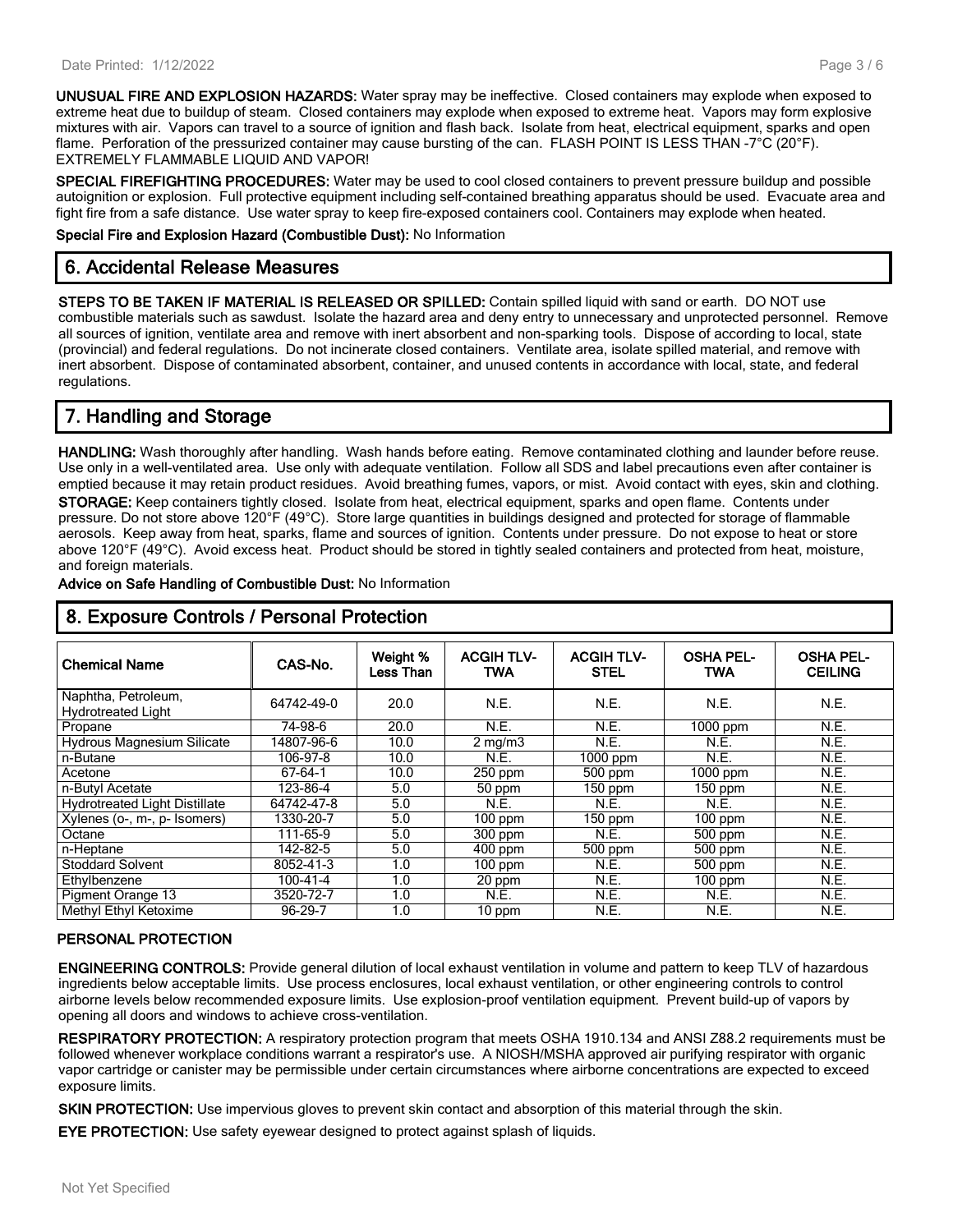**OTHER PROTECTIVE EQUIPMENT:** Refer to safety supervisor or industrial hygienist for further guidance regarding types of personal protective equipment and their applications. Refer to safety supervisor or industrial hygienist for further information regarding personal protective equipment and its application.

**HYGIENIC PRACTICES:** Wash thoroughly with soap and water before eating, drinking or smoking. Remove contaminated clothing immediately and launder before reuse.

**Engineering Measures for Combustible Dust:** No Information

# **9. Physical and Chemical Properties**

| Appearance:                 | Aerosolized Mist           | <b>Physical State:</b>            | Liguid       |
|-----------------------------|----------------------------|-----------------------------------|--------------|
| Odor:                       | Solvent Like               | <b>Odor Threshold:</b>            | N.E.         |
| <b>Specific Gravity:</b>    | 0.870                      | pH:                               | N.A.         |
| Freeze Point, °C:           | N.D.                       | <b>Viscosity:</b>                 | N.D.         |
| <b>Solubility in Water:</b> | Slight                     | Partition Coefficient, n-octanol/ |              |
| Decomposition Temp., °C:    | N.D.                       | water:                            | N.D.         |
| Boiling Range, °C:          | $-37 - 537$                | <b>Explosive Limits, vol%:</b>    | $0.9 - 13.0$ |
| <b>Flammability:</b>        | <b>Supports Combustion</b> | Flash Point, °C:                  | -96          |
| <b>Evaporation Rate:</b>    | <b>Faster than Ether</b>   | Auto-Ignition Temp., °C:          | N.D.         |
| <b>Vapor Density:</b>       | Heavier than Air           | Vapor Pressure:                   | N.D.         |
|                             |                            |                                   |              |

(See "Other information" Section for abbreviation legend)

# **10. Stability and Reactivity**

**Conditions to Avoid:** Avoid temperatures above 120°F (49°C). Avoid all possible sources of ignition.

**Incompatibility:** Incompatible with strong oxidizing agents, strong acids and strong alkalies.

**Hazardous Decomposition:** By open flame, carbon monoxide and carbon dioxide. When heated to decomposition, it emits acrid smoke and irritating fumes. Contains solvents which may form carbon monoxide, carbon dioxide, and formaldehyde.

**Hazardous Polymerization:** Will not occur under normal conditions.

**Stability:** This product is stable under normal storage conditions.

# **11. Toxicological Information**

**EFFECTS OF OVEREXPOSURE - EYE CONTACT:** Causes Serious Eye Irritation

**EFFECTS OF OVEREXPOSURE - SKIN CONTACT:** Substance may cause slight skin irritation. Prolonged or repeated contact may cause skin irritation.

**EFFECTS OF OVEREXPOSURE - INHALATION:** Harmful if inhaled. High gas, vapor, mist or dust concentrations may be harmful if inhaled. Avoid breathing fumes, spray, vapors, or mist. High vapor concentrations are irritating to the eyes, nose, throat and lungs. Prolonged or excessive inhalation may cause respiratory tract irritation. Constituents of this product include crystalline silica dust which ,if inhalable, can may cause silicosis, a form of progressive pulmonary fibrosis. Inhalable crystalline silica is listed by IARC as a group I carcinogen (lung) based on sufficient evidence in occupationally exposed humans and sufficient evidence in animals. Crystalline silica is also listed by the NTP as a known human carcinogen. Constituents may also contain asbestiform or nonasbestiform tremolite or other silicates as impurities, and above de minimus exposure to these impurities in inhalable form may be carcinogenic or cause other serious lung problems.

#### **EFFECTS OF OVEREXPOSURE - INGESTION:** Harmful if swallowed.

**EFFECTS OF OVEREXPOSURE - CHRONIC HAZARDS:** May cause central nervous system disorder (e.g., narcosis involving a loss of coordination, weakness, fatigue, mental confusion, and blurred vision) and/or damage. High concentrations may lead to central nervous system effects (drowsiness, dizziness, nausea, headaches, paralysis, and blurred vision) and/or damage. Reports have associated repeated and prolonged occupational overexposure to solvents with permanent brain and nervous system damage. Overexposure to xylene in laboratory animals has been associated with liver abnormalities, kidney, lung, spleen, eye and blood damage as well as reproductive disorders. Effects in humans, due to chronic overexposure, have included liver, cardiac abnormalities and nervous system damage. IARC lists Ethylbenzene as a possible human carcinogen (group 2B).

**PRIMARY ROUTE(S) OF ENTRY:** Eye Contact, Ingestion, Inhalation, Skin Absorption, Skin Contact

|            | <b>ACUTE TOXICITY VALUES</b>                                                                               |                                               |             |              |
|------------|------------------------------------------------------------------------------------------------------------|-----------------------------------------------|-------------|--------------|
|            | The acute effects of this product have not been tested. Data on individual components are tabulated below: |                                               |             |              |
| CAS-No.    | <b>Chemical Name</b>                                                                                       | Oral LD50                                     | Dermal LD50 | Vapor LC50   |
| 0.1710 100 | Alexandra Demolectic Holdschung and Historic                                                               | $\sim$ FOOD $\sim$ $\sim$ 4 $\sim$ D $\sim$ 4 |             | $1074 - 107$ |

| 64742-49-0 | Naphtha, Petroleum, Hydrotreated Light | >5000 mg/kg Rat | >3160 mg/kg Rabbit  | >4951 mg/L Rat |
|------------|----------------------------------------|-----------------|---------------------|----------------|
| 14807-96-6 | Hydrous Magnesium Silicate             | 6000            | N.E.                |                |
| 106-97-8   | n-Butane                               | N.E.            | N.E.                | 658 ma/L Rat   |
| 67-64-1    | Acetone                                | 5800 mg/kg Rat  | >15700 mg/kg Rabbit | 50.1 mg/L Rat  |

| Uidi LDOU       | Definal LD <sub>30</sub> |    |
|-----------------|--------------------------|----|
| >5000 mg/kg Rat | >3160 mg/kg Rabbit       | >4 |
| 6000            | N.E.                     |    |
| N.F.            | N.F.                     | Բ  |
| 5800 mg/kg Rat  | >15700 mg/kg Rabbit      | 5  |
|                 |                          |    |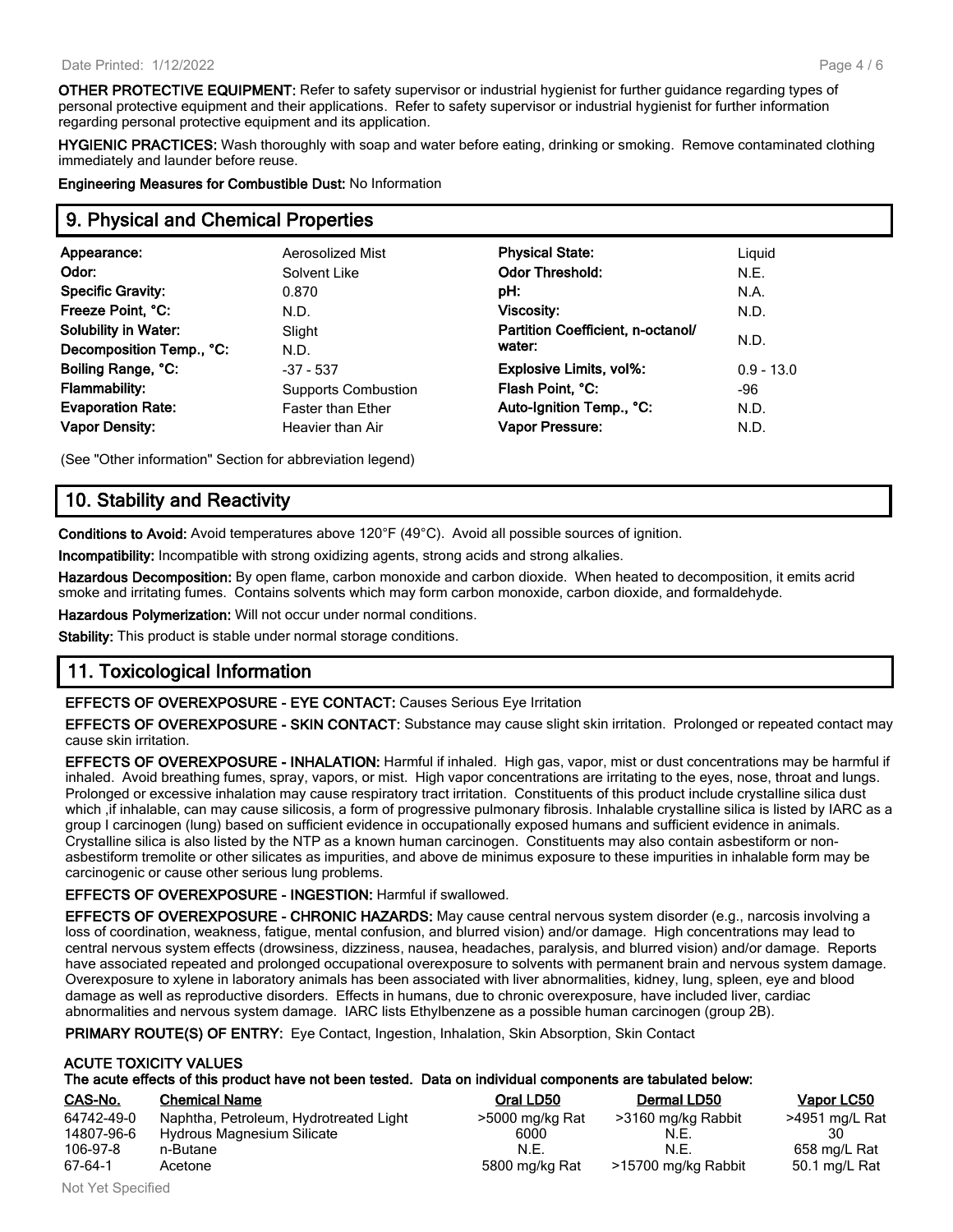| 123-86-4       | n-Butyl Acetate                      | 10768 mg/kg Rat | >17600 mg/kg Rabbit | $> 21$ ma/L Rat  |
|----------------|--------------------------------------|-----------------|---------------------|------------------|
| 64742-47-8     | <b>Hydrotreated Light Distillate</b> | >5000 mg/kg Rat | >2000 mg/kg Rabbit  | >5000 mg/L Rat   |
| 1330-20-7      | Xylenes (o-, m-, p- Isomers)         | 3500 mg/kg Rat  | >4350 mg/kg Rabbit  | 29.08 mg/L Rat   |
| 111-65-9       | Octane                               | N.E.            | N.E.                | >24.88 mg/L Rat  |
| 142-82-5       | n-Heptane                            | N.E.            | 3000 mg/kg Rabbit   | $>73.5$ mg/L Rat |
| 8052-41-3      | <b>Stoddard Solvent</b>              | N.E.            | >3000 mg/kg Rabbit  | >5.5 mg/L Rat    |
| $100 - 41 - 4$ | Ethylbenzene                         | 3500 mg/kg Rat  | 15400 mg/kg Rabbit  | 17.4 mg/L Rat    |
| 3520-72-7      | Pigment Orange 13                    | 5000 mg/kg Rat  | >2000 mg/kg Rat     | N.F.             |
| $96 - 29 - 7$  | Methyl Ethyl Ketoxime                | 930 mg/kg Rat   | 1100 mg/kg Rabbit   | >4.83 mg/L Rat   |
|                |                                      |                 |                     |                  |

N.E. - Not Established

# **12. Ecological Information**

**ECOLOGICAL INFORMATION:** Product is a mixture of listed components. Product is a mixture of listed components.

# **13. Disposal Information**

**DISPOSAL INFORMATION:** Dispose of material in accordance to local, state, and federal regulations and ordinances. Do not incinerate closed containers. This product as supplied is a USEPA defined ignitable hazardous waste. Dispose of unusable product as a hazardous waste (D001) in accordance with local, state, and federal regulation.

# **14. Transport Information**

| <b>UN Number:</b>            | Domestic (USDOT)<br>N.A.                       | International (IMDG)<br>1950 | Air (IATA)<br>1950  | <b>TDG (Canada)</b><br>N.A. |
|------------------------------|------------------------------------------------|------------------------------|---------------------|-----------------------------|
| <b>Proper Shipping Name:</b> | Paint and Related Spray<br>Products in Ltd Qty | Aerosols                     | Aerosols, flammable | Aerosols                    |
| <b>Hazard Class:</b>         | N.A.                                           | 2                            | 2.1                 | N.A.                        |
| Packing Group:               | N.A.                                           | N.A.                         | N.A.                | N.A.                        |
| <b>Limited Quantity:</b>     | Yes                                            | Yes                          | Yes                 | Yes                         |

# **15. Regulatory Information**

### **U.S. Federal Regulations:**

#### **CERCLA - SARA Hazard Category**

This product has been reviewed according to the EPA 'Hazard Categories' promulgated under Sections 311 and 312 of the Superfund Amendment and Reauthorization Act of 1986 (SARA Title III) and is considered, under applicable definitions, to meet the following categories:

Gas under pressure, Carcinogenicity, Respiratory or Skin Sensitization

#### **SARA Section 313**

This product contains the following substances subject to the reporting requirements of Section 313 of Title III of the Superfund Amendment and Reauthorization Act of 1986 and 40 CFR part 372:

| <b>Chemical Name</b>         | CAS-No.        |
|------------------------------|----------------|
| Xylenes (o-, m-, p- Isomers) | 1330-20-7      |
| Ethvlbenzene                 | $100 - 41 - 4$ |

#### **Toxic Substances Control Act**

This product contains the following chemical substances subject to the reporting requirements of TSCA 12(b) if exported from the United States:

# **Chemical Name CAS-No.**

Castor oil, sulfated, sodium salt 68187-76-8